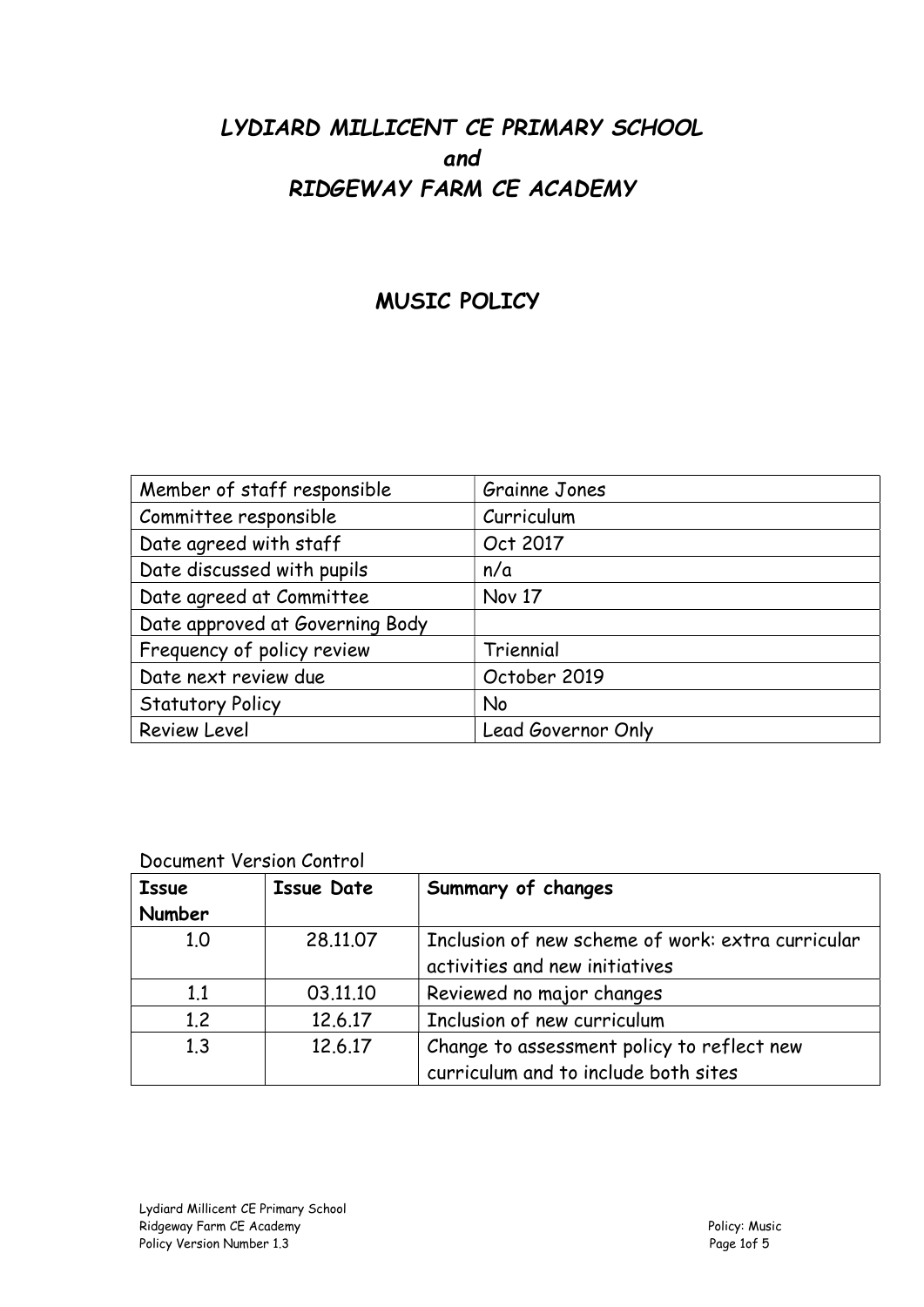#### Lydiard Millicent CE Primary School Ridgeway Farm CE Academy Music Policy

Music makes a kind of liquid link between the study of languages, literature and the other arts, history and the sciences – joining them together in the outer world of feelings and relationships and the inner world of the imagination.

Dr. Robin Holloway, Composer

Music is the most universal of all the arts. Ask any person in any city in any country what their favourite music is, and they'll always have an answer. So treasure music and keep it with you always.

John Suchet, Newscaster.

#### Rationale:

Music is a powerful unique form of communication that can change the way pupils feel, think and act. It brings together intellect and feeling and enables personal expression, reflection and emotional development. As an integral part of culture, past and present, it helps pupils understand themselves and relate to others, forging important links between the home, school and the wider world. The teaching of music develops pupil's ability to listen and appreciate a wide variety of music and to make judgements about musical quality. It encourages active involvement in different forms of amateur music making, both individual and communal, developing a sense of group identity and togetherness. It also increases self-discipline and creativity, aesthetic sensitivity and fulfilment.

#### Aims:

- To enjoy listening to music, and provide a framework through which to respond to music physically and discuss likes and dislikes and differences and similarities
- To experience music from different cultures, times and people, valuing what is heard and to develop an understanding of context.
- To allow children to experience composition, individually and with a group, making independent decisions and improving through experimentation.
- To provide positive experience of performance in a range of situations.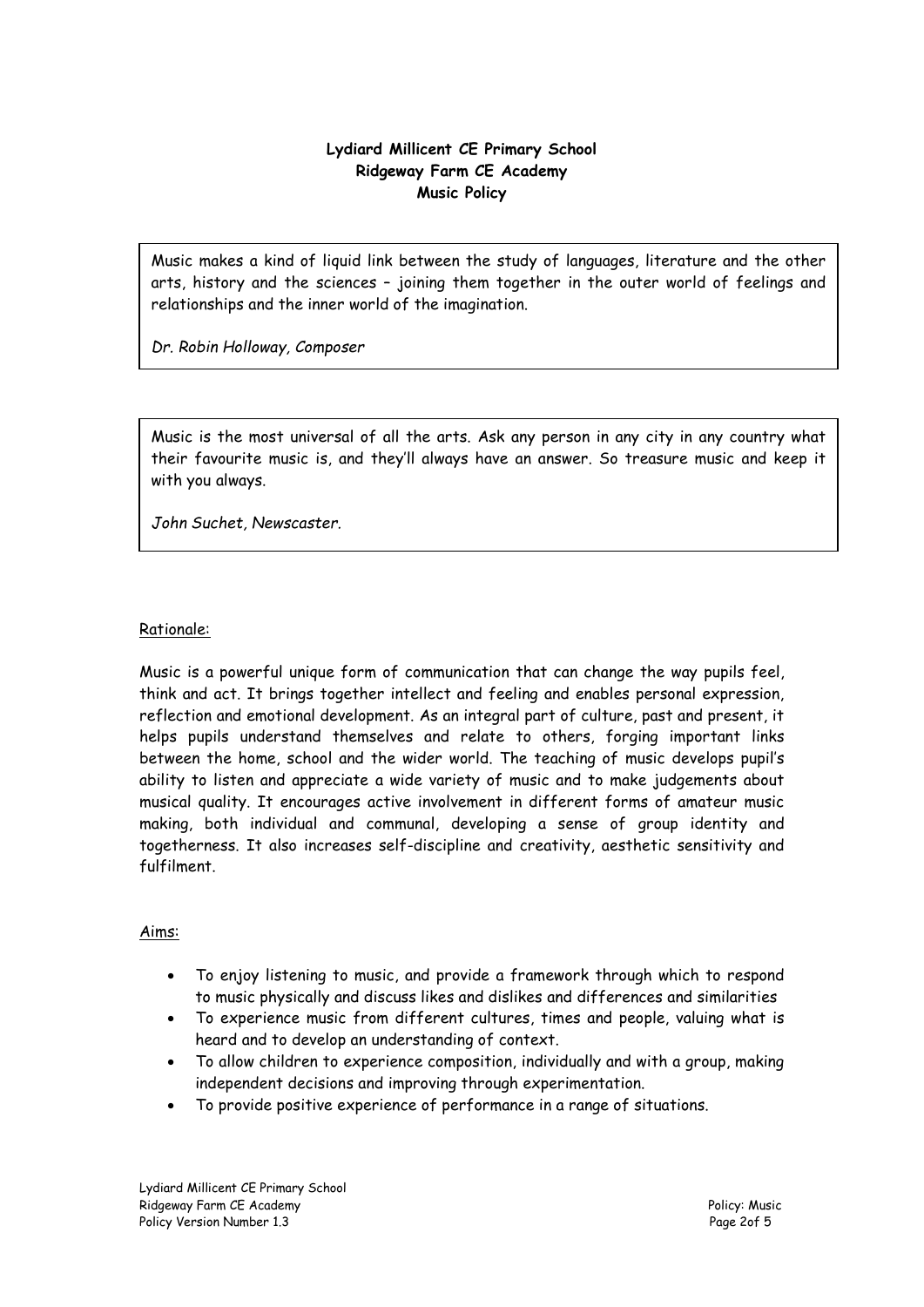#### Organisation of Music in Lydiard Millicent CE Primary School and Ridgeway Farm CE Academy

#### Early Years and Key Stage 1

Pupils listen carefully and respond physically to a wide range of music. They play musical instruments and sing a variety of songs from memory, adding accompaniments and creating short compositions, with increasing confidence, imagination and control. They explore and enjoy how sounds and silence can create different moods and effects.

#### Key Stage 2

Pupils sing songs and play instruments with increasing confidence, skill, expression and awareness of their own contribution to a group or class performance. They improvise, and develop their own musical compositions, in response to a variety of different stimuli with increasing personal involvement, independence and creativity. They explore their thoughts and feelings through responding physically, intellectually and emotionally to a variety of music from different times and cultures. Children also explore music through a range of IT resources.

#### Effective Teaching and Learning in Music

Teachers base their teaching on 5 categories of key skills:

- 1. Exploring, investigating and developing ideas.
- 2. Creating, devising and composing their individual and collective work.
- 3. Improving, rehearsing and refining their creations.
- 4. Performing to a range of audiences.
- 5. Evaluating and responding.

Within each of these 5 categories, there are 5 levels of attainment. It is expected that children will progress through these levels as they move up the school.

As a school, we have chosen to use the "Music Express" scheme, which is ideal for both teachers with some musical knowledge and teachers with no expertise in this subject. Lydiard Millicent Primary School uses the scheme in book and CD form while Ridgeway Farm Church of England Academy uses the online Scheme of work from Music Express. The scheme fulfils the requirements of the New 2014 Music National Curriculum and provides for a steady progression of skills, both within each year and from one year to the next, ensuring consistent musical development. Opportunities are identified throughout for evaluating and monitoring children's progress.

Teachers are able to use the planning provided within the scheme with very little adjustment to suit their needs. Children seem to enjoy the activities, the songs and the music they listen to. Some teachers choose to adapt the content of the scheme to suit the topic they are studying in class. Music Express is ideally suited to this.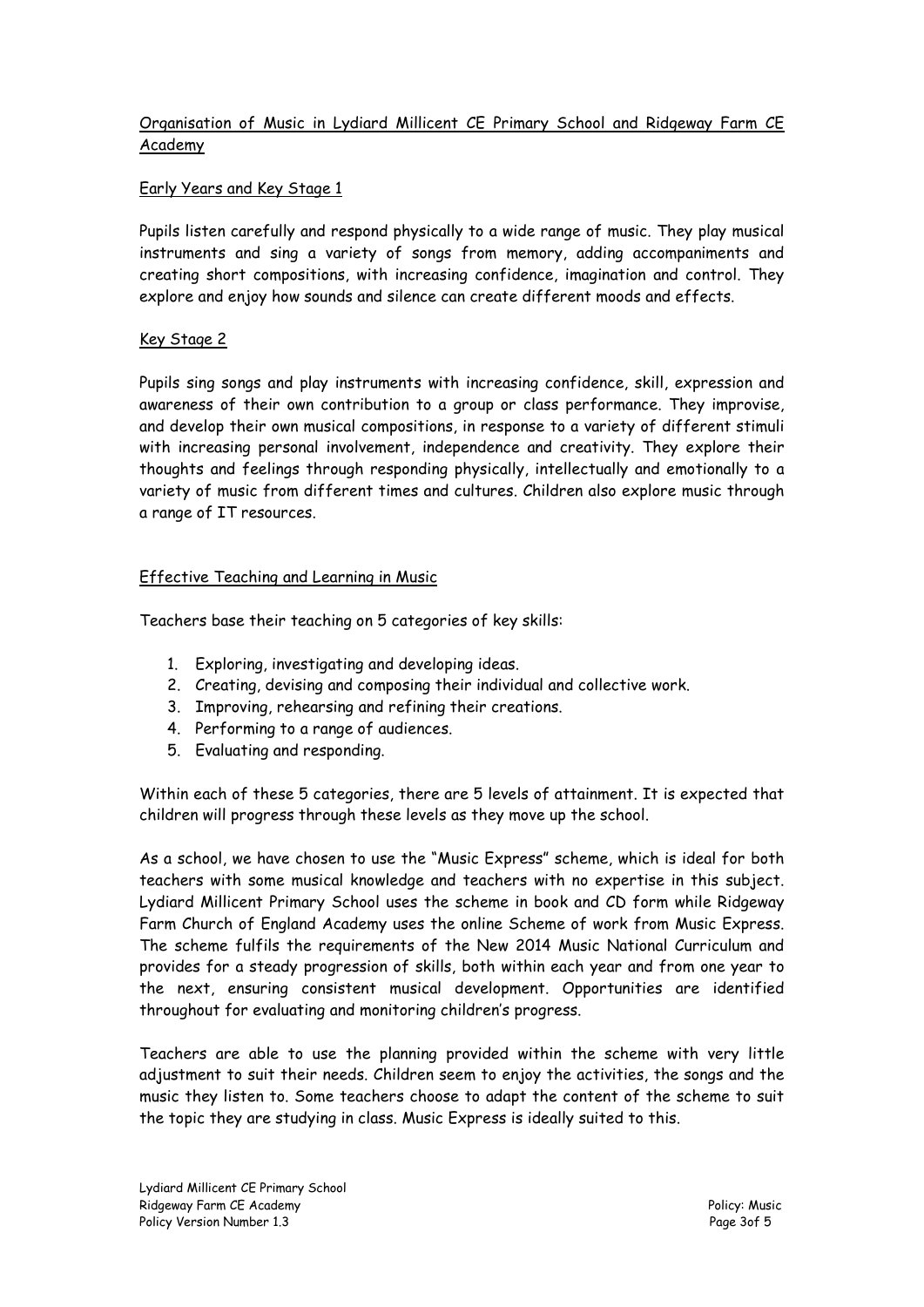#### Assessment of Music

Activities are planned to give children the opportunity to demonstrate a range of key skills. Through observation and examining the work produced, teachers are able to assess where children are working within the five skill areas. Teachers recognise that a child who achieves highly in the skill of performing, may not be working at the same standard when composing or responding.

#### Audits In Music

An audit is undertaken annually by the member of staff responsible. They also regularly discuss with staff, their use of the "Music Express" scheme. This influences decisions made in the following areas:

- Purchasing of percussion instruments and teaching resources.
- Planning strategies.
- Assessed subject strengths and weaknesses.

Audits of staff confidence and skills are also used to inform staff INSET if applicable.

The auditing process ensures that the member of staff responsible fully understands the position of Music within the school. It shows what is working well, and also provides a clear focus for how standards can be challenged and raised further.

#### Music beyond the classroom at Lydiard Millicent CE Primary and Ridgeway Farm CE Academy

At both schools, we pride ourselves on the wealth of musical experiences our children are offered. These include:

- 1. A very successful choir, which has entered competitions, joined in cluster music festivals on an annual basis and regularly performed for the enjoyment of parents, peers and the local community.
- 2. A smaller KS1 choir at Lydiard Millicent Primary School, which meets at lunchtime and performs.
- 3. A large number of individual or small group instrumental lessons, provided by peripatetic teachers on violin, cello, clarinet, saxophone, flute, guitar, keyboard, piano and voice at Lydiard Millicent CE Primary. Drumming is offered at Ridgeway Farm Academy with plans to increase this service as the school develops. Again, these children regularly perform to parents and peers.
- 4. Every single child in Lydiard Millicent CE Primary has the opportunity to learn the violin during Year 3, thanks to the Wider Opportunities Scheme. We are always amazed by the progress they make during this time. We have plans to introduce whole class instrument tuition to Ridgeway Farm CE Academy.
- 5. Visits from professional musicians, who play for the whole school.
- 6. Regular drumming workshops.
- 7. Annual KS1 Nativity musical plays and an annual summer term KS2 production, which incorporates a lot of singing within the performance.